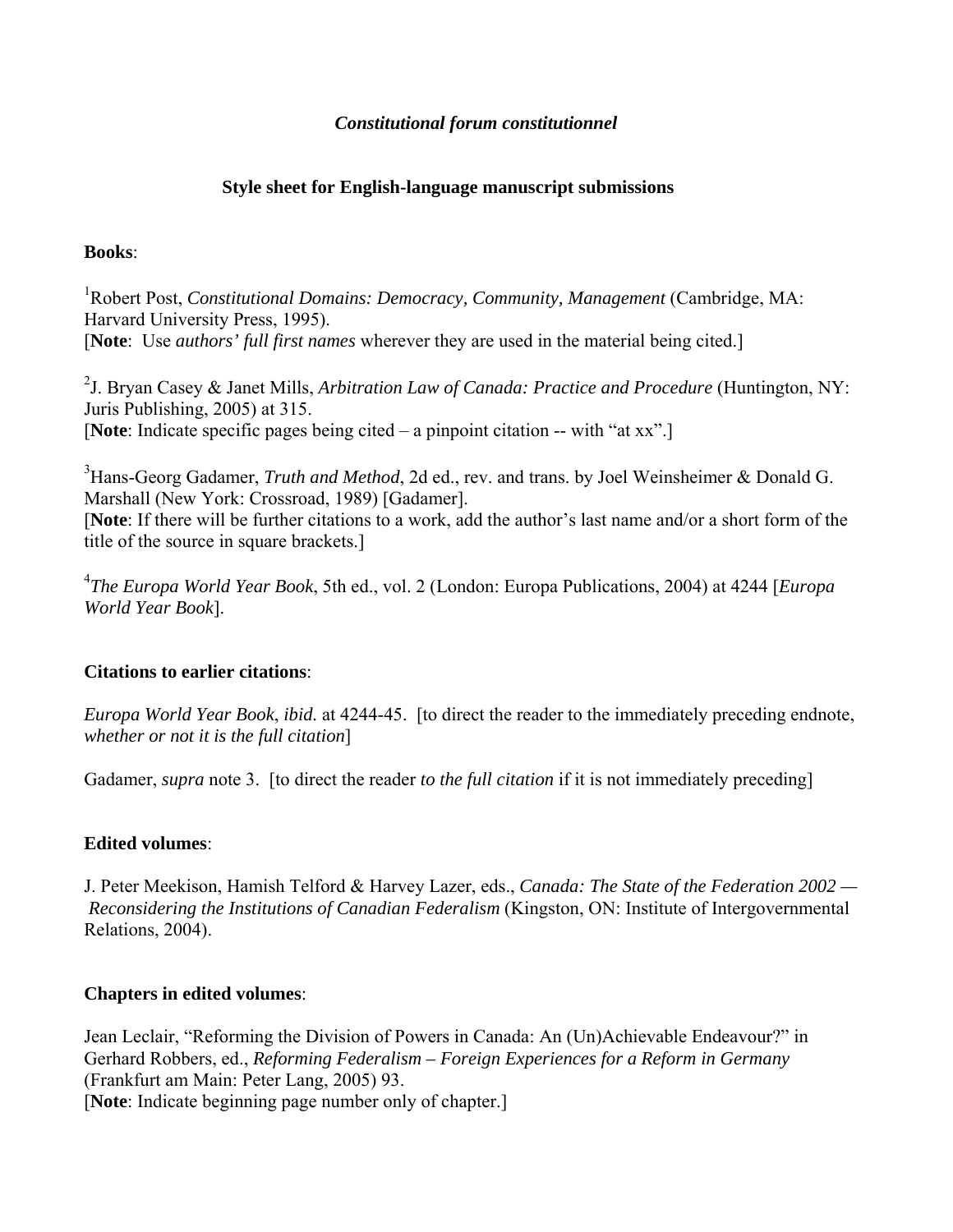## **Articles in scholarly journals**:

Sonia N. Lawrence, "Cultural (in)Sensitivity: The Dangers of a Simplistic Approach to Culture in the Courtroom" (2001) 13 Canadian Journal of Women and the Law 107. [**Note**: No abbreviations in journal titles.]

#### **Articles in newspapers or non-academic periodicals**:

Keith Leslie, "Let Ontario families use Muslim law in disputes, report urges" *Globe and Mail* (21 December 2004) A12.

Ian Peach, "Half Full, at Best: Challenges to the Council of the Federation" (2004) 84 *C.D. Howe Institute Backgrounder*, online: <http://www.cdhowe.org/pdf/backgrounder 84.pdf>.

BBC News, "Muslim burial for Malaysian hero" (28 December 2005), online: *bbc.co.uk*  <http://news.bbc.co.uk/l/hi/world/asia-pacific/4563452.stm>.

### **Government publications (with author)**:

Réjean Pelletier, *Discussion Paper No. 29: Intergovernmental Cooperation Mechanisms: Factors for Change?* (Ottawa: Commission on the Future of Health Care in Canada, 2002), online: <http://dsppsd.communication.gc.ca/Collection/CP32-79-29-2002E.pdf> at 4.

#### **Government publications, press releases (without author)**:

Québec, Secretariat aux affaires intergouvernementales canadienne, ministère du Conseil exécutif, *Council of the Federation – A First Step Towards a New Era in Intergovernmental Relations in Canada*, 2d ed. (Québec: Gouvernement du Québec, 2004).

Statistics Canada, "Population by Religion, by Provinces and Territories," 2001 Census, online: <http://www.statcan.ca/english/Pgdb/demo30a.htm>.

Ontario, Ministry of the Attorney General, "Statement by Attorney General on the Arbitration Act, 1991" (8 September 2005), online: <http://ogov.newswire.ca/ontario/GPOE/2005/09/08/c7547.html?lmatch=&lang=\_e.html>.

#### **Websites**:

"Mission Statement," online: Federalist Society Pro Bono Center <https://www.probonocenter.org/home.aspx>.